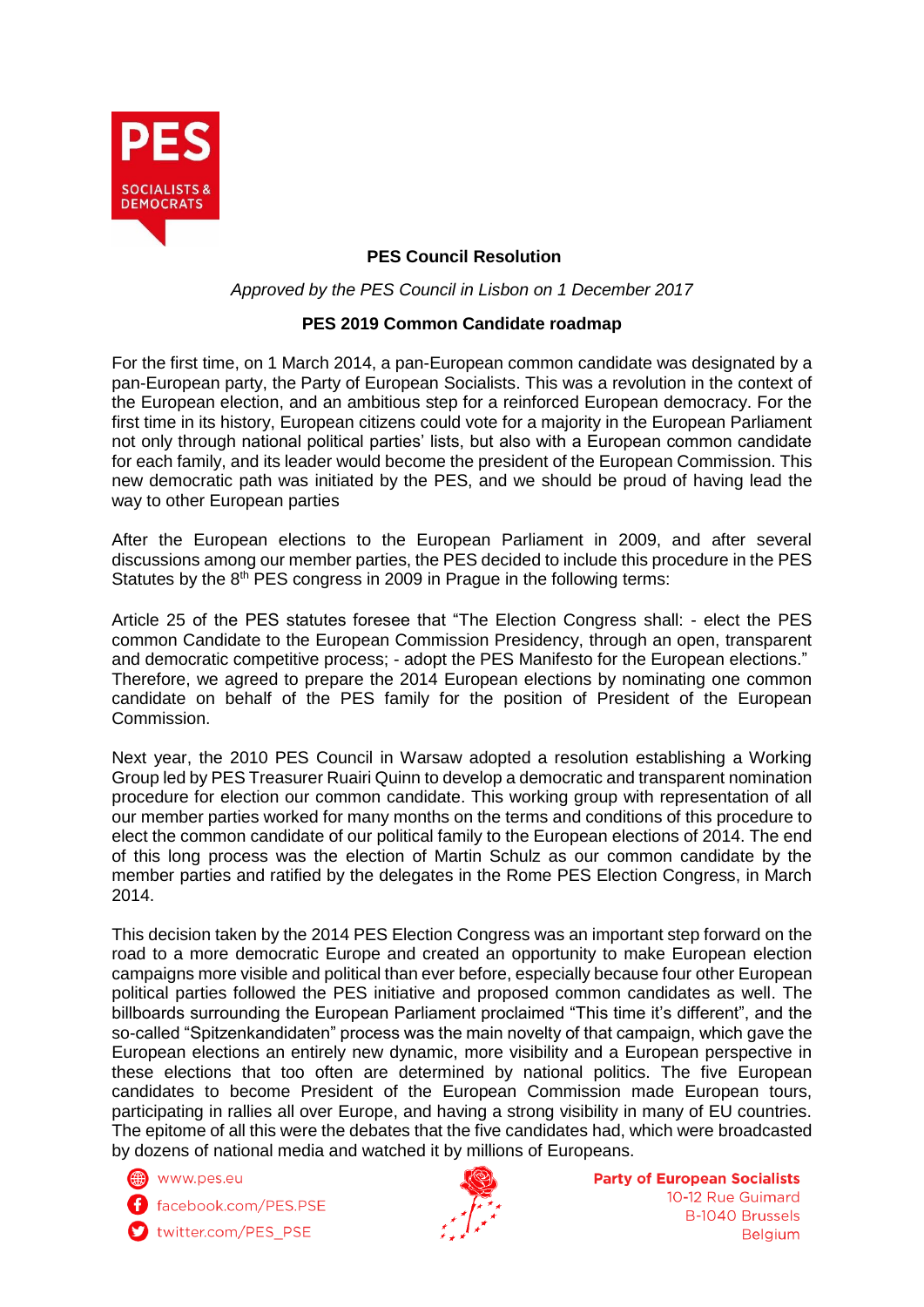However, during the 2014 elections, our family of social democrats did not manage to become the biggest political group in the European Parliament, and Jean-Claude Juncker from the EPP managed to become the new President of the European Commission.

As expressed in the 2015 PES Congress in Budapest<sup>1</sup>, our main challenge for the European political cycle ahead of us is to win the next European elections and to have our common candidate elected as the next European Commission President in 2019.

At this challenging crossroads for Europe, we must relaunch European social democracy and progressive and democratic values. We have to show that the PES parties represent a clear alternative to the current European state of play. We have to prove to our citizens that the PES, within the European Institutions and through the national member parties, is able to promote and implement our call for a democratic paradigm shift in European policies, from blind austerity to investment, growth policies and solidarity. We want to do that putting the citizens in the centre of our political action, protecting the vulnerable people and defending our fundamental values as a political family.

Therefore, the social democratic, progressive and democratic family is ready to elaborate a common PES electoral strategy for the next European elections. The PES needs to engage with much more citizens by addressing the European political issues at stake during those elections. We, as a European party, need again a common PES Manifesto and a PES Common Candidate for the Presidency of the European Commission, but this time we need to take a step further, if we still want to become innovative and ambitious.

Our political family will aim to build up a coalition of progressive and pro-European forces in the newly elected European Parliament that would vote for the PES Common Candidate to be next European Commission President.

With this goal, the PES will select its Common Candidate through a democratic, open and transparent process, supervised by the Working Group Candidate 2019. This process will end with the second PES Election Congress in spring 2019, which aims to kick off the PES 2019 European election campaign.

With this in mind, in its 2017 Council meeting, the PES agreed:

- To elect the Working Group Candidate 2019, with the composition shown below.
- This Working Group will discuss and propose an election process, which will be adopted by the PES Presidency in autumn 2018
- To identify, in case there are several candidates and in order to promote an open debate also at the national level, a selection procedure of direct consultation among party members that can include internal primaries and the possibility to hold open primaries.
- To set an end date for candidacy applications no later than two weeks before the 2018 PES Congress, which we schedule for late 2018
- To support the proposal of electing a part of the Members of the new European Parliament through European lists of candidates, presented by the different European political Parties, led by the candidates at the Presidency of the European Commission

**.** 



twitter.com/PES\_PSE



<sup>1</sup> Resolution "*PES Roadmap toward 2019*", adopted by the PES Congress in Budapest in 2015